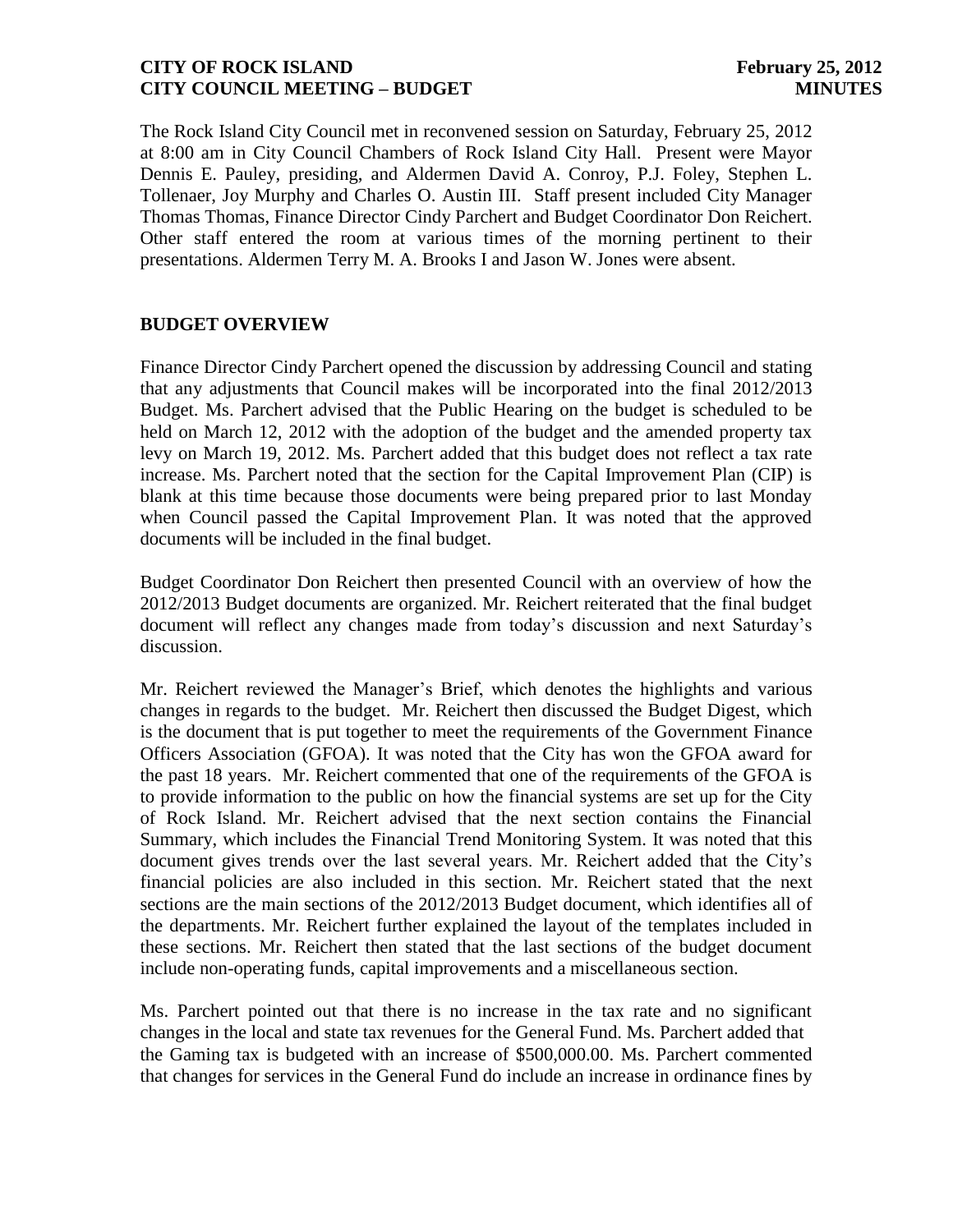the Police Department. It was noted that there are no staffing cuts and services are being maintained.

After the overview of the 2012/2013 Budget, each scheduled department presented their budget to Council.

## **MARTIN LUTHER KING CENTER**

Martin Luther King Center Director Jerry Jones addressed Council and presented the Fiscal Year 2012/2013 King Center Budget. Mr. Jones stated to Council that the King Center will see reductions in Community Development Block Grant Funding (CDBG) and the Department of Justice Grant. Mr. Jones added that some cuts have been seen in United Way funding and state grants. Mr. Jones noted that this is a reduction of approximately \$170,000.00 in funding for the coming year, which results in a larger General Fund request.

Mr. Jones noted several small changes in personnel and services. Mr. Jones advised that a receptionist position will not be added and two summer youth workers will be eliminated. Mr. Jones explained that with the elimination of the two summer youth workers, the summer youth program will be impacted. However, to minimize the impact, there may be a possibility of grants and the option of reducing the number of weeks for summer day camp from seven weeks to six weeks.

Mr. Jones indicated that the King Center will approach major donors in the capital campaign in the coming year. Mr. Jones advised that the King Center will be exploring the possibility of expanding programming in the coming year due to having a larger building, and this will allow for the King Center to leverage more funds through fund raising efforts.

Mr. Jones stated that the King Center will aggressively market the new Ida Robinson Banquet Room. Mr. Jones added that \$10,000.00 will be targeted this year for the renting of the banquet room. Mr. Jones indicated that the King Center will also be more aggressive in applying for grants.

Council and Mr. Jones discussed the fundraising efforts as it related to the major donors. Council discussed grants as it related to funding. Council also discussed revenue and expenses as it related to rental fees concerning the new Ida Robinson Banquet Room.

#### **POLICE**

Police Chief Scott Harris along with Deputy Chief Jeff VenHuizen addressed Council and presented the Fiscal Year 2012/2013 Police Budget.

Chief Harris discussed various Police Department successes over the past year. Chief Harris advised that last year, overall crime was down 5% and violent crime was down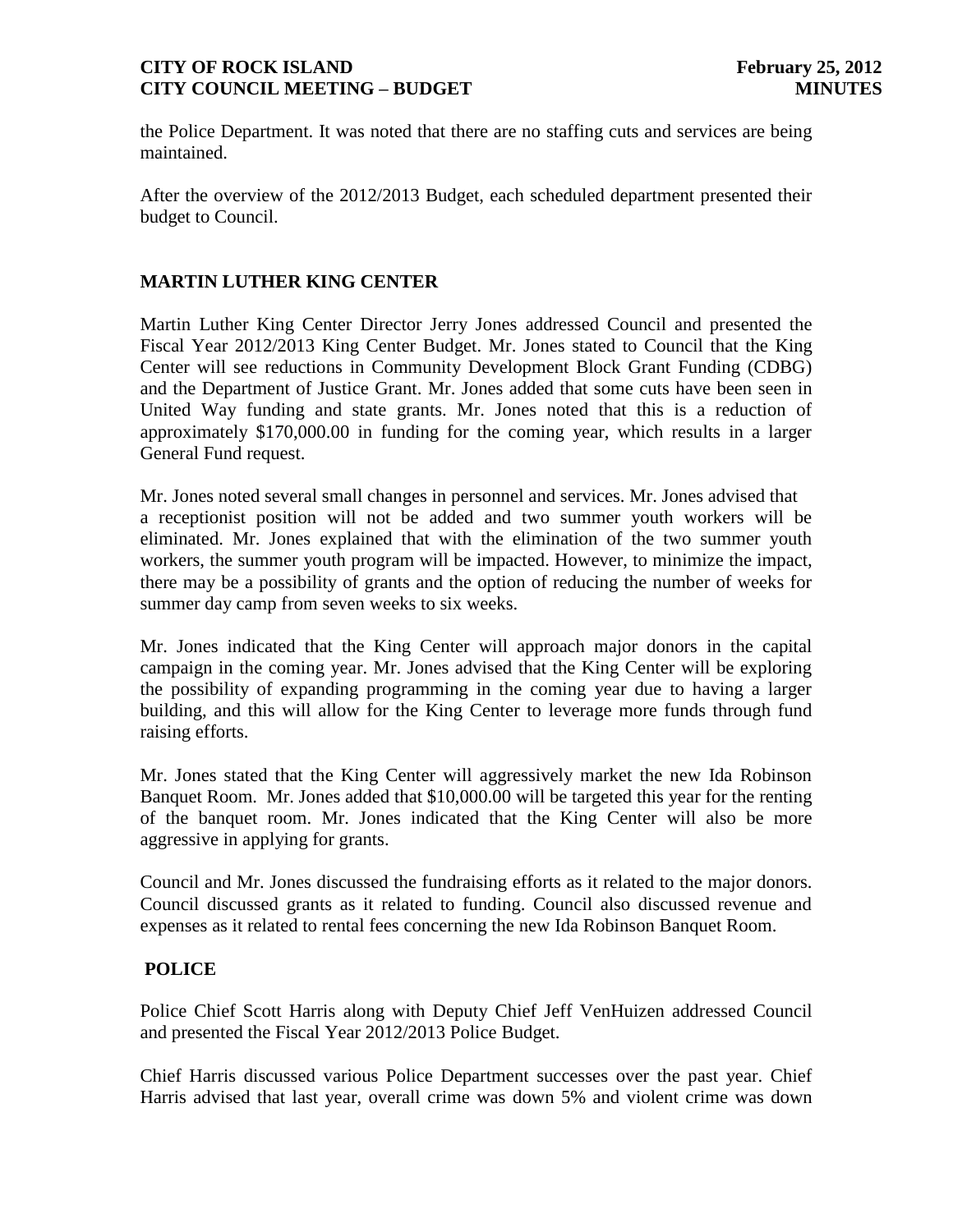7%. It was noted that in 2010, the State of Illinois changed the standard on how agencies report crime to the State. Chief Harris further discussed the process for reporting crime. Chief Harris pointed out that the narcotics unit for the year has seized over \$166,000.00 worth of drugs and \$268,000.00 in cash. It was noted that the Drug Fund utilizes a lot of that money to fund police operations.

Chief Harris stated that through the Leads online software data base, in regards to pawn shops, approximately two cases per month have been solved and it has resulted in 25 arrests and the recovery of \$23,000.00 worth of property. Chief Harris also discussed successes in other technology and education in the police department.

Chief Harris pointed out that there is no change in staffing levels, which is 110. It was noted that there are 83 sworn officers and 27 civilians. Chief Harris stated that the Drug Fund is being increased from \$25,000.00 to \$105,000.00. Chief Harris indicated that the police department is projecting an increase in revenue for the off duty hourly fee. It was noted that this is a fee that is charged for anyone that hires an off duty police officer. Police Chief Harris commented that various ordinance fines have been identified that need to be increased concerning possession of alcohol and liquor in public right-of way.

Chief Harris stated that the police department is projecting a small increase in crime laboratory analysis fees. It was noted that there are no significant changes in services or operations. Chief Harris commented that the police department will move forward with obtaining an accreditation certificate in regards to police department rules and regulations. Chief Harris discussed changes in grant funding as it related to the STEP grant, JAG grant and the ESO grant.

Police Chief Harris advised that the overall police department budget is \$12,347, 418.00, which is approximately a 2% increase to the General Fund. Chief Harris commented that personnel expenses are up 2% and there is a 10% decrease in supplies. It was noted that capital expenses are down \$100,000.00 due to the space needs analysis.

Chief Harris stated that the budget reflects good use of the State Drug Fund and the DUI Fund. It was noted that the State Drug Fund looks like it dropped by 17%. However, this fund included money for the space needs analysis. Chief Harris discussed the State Drug Fund and noted that the fund is restricted by the state on what the funds can be used for.

Council and Chief Harris further discussed the Police Department's proposed 2012/2013 Budget.

# **CED**

Community and Economic Development Director Greg Champagne addressed Council and presented the CED Department's 2012-2013 Budget.

Mr. Champagne stated that as part of the Community Economic Development Department's budget process, the department looks at Council's priorities that were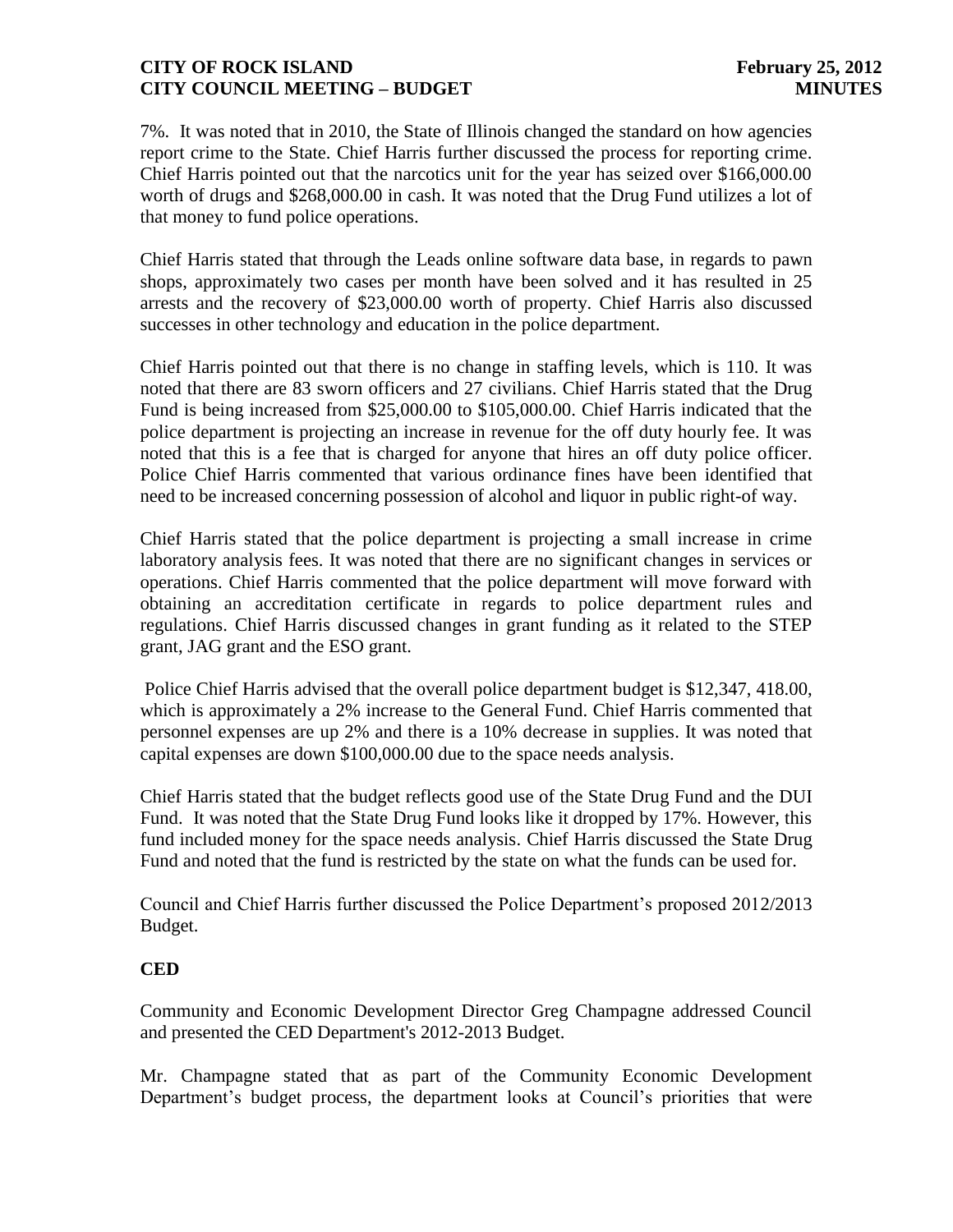identified in the Goal Setting session to make sure that the items that Council has identified are included in the CED budget.

Mr. Champagne advised that the Community Economic Development Department is projecting the reduction of one full-time staff position. Mr. Champagne added that the Special Projects Manager position is being eliminated from the budget. It was noted that with the reduction of CDBG funds, the part-time intern position has been eliminated.

Mr. Champagne advised that overall, the budget shows a 5% increase primarily due to the Sustainable Business Park project in Southwest Rock Island. It was noted that this is a \$3 million dollar project. Mr. Champagne indicated that there are 21 different funds that are used to account for revenues and expenditures for the programs, activities and projects that are undertaken in the CED Department. Mr. Champagne advised that about \$6.4 million dollars is related to TIF funds, which is approximately 36% of the projected \$18 million dollars in expenditures. Mr. Champagne commented that \$6.6 million dollars is related to grants.

Mr. Champagne indicated that the budget includes the use of carry over funds to maintain services and staffing. Mr. Champagne further discussed Community Development Block Grant funding as it related to a reduction in those funds by the Federal Government and the challenges this will present in the future. Mr. Champagne offered that two other sources of support for the Community Economic Development Department's activities include Gaming and the General Fund.

Mr. Champagne discussed the proposed change in the rental inspection fees as it related to keeping the licensing fee at \$35.00 per building and adding a \$1.00 per month per unit fee. It was noted that this would generate approximately \$50,000.00. Council further discussed rental inspection fees as it related to costs concerning services, follow up visits and complaints. Council also discussed the Southwest Business Park project as it related to construction, marketing and costs.

Mr. Champagne advised that on the economic development side of things, there is an increase in development interest in the community. Council discussed economic development as it related to Quad Cities First concerning contributions and the marketing component.

Council and Mr. Champagne further discussed the Community and Economic Development Department's 2012/2013 Budget.

# **LIBRARY**

Library Director Ava Ketter along with Assistant Library Director Amy Penry presented the Library's Fiscal Year 2012-2013 proposed Budget.

Ms. Ketter indicated that there is a slight drop in full time equivalents (fte's) in which one full-time position (computer network administrator) has been reduced from 40 hours per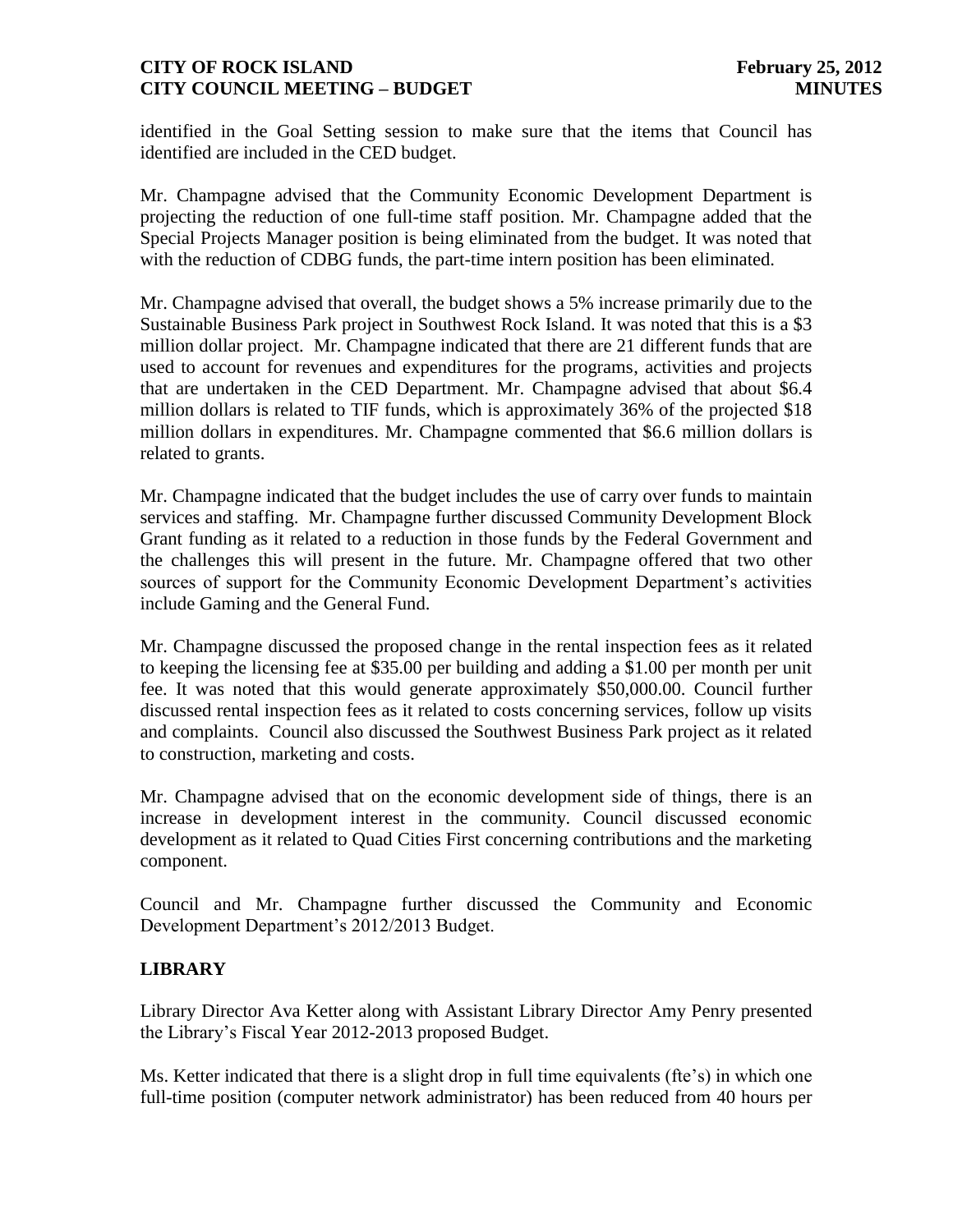week to 25 hours per week. Ms. Ketter noted that furlough days have been eliminated for this coming year.

Ms. Ketter discussed revenue changes. Ms. Ketter indicated that the Library Board agreed to raise meeting room fees. It was noted that for non-profits, the fee would be \$10.00 per meeting and for other groups, it would be \$50.00 for a four hour time block. Ms. Ketter advised that the library has started assessing a \$25.00 equipment fee. It was noted that these fees will generate approximately \$5,000.00. Ms. Ketter advised that the library is starting to charge for some services that had been free in the past, such as a \$15.00 fee for mailed in research questions and \$5.00 for obituary searches. It was noted that a \$5.00 fee is being charged for Notary services. Ms. Ketter stated that the library doesn't anticipate any changes in service levels.

Ms. Ketter discussed the new Quad Cities library computer system consortium - RiverShare, which replaces the aging PrairieCat system. Ms. Ketter noted that this will provide significant cost savings. Ms. Ketter further discussed RiverShare.

Ms. Ketter discussed grants as it related to the Friends of the Library and the Library Foundation. Ms. Ketter noted that this is approximately \$100,000.00 in grants that support the library for books, programs, supplies and equipment.

Ms. Ketter discussed the development of the RiverShare consortium as it related to structure, services, programming and training. Council discussed RiverShare as it related an increase in electronic utilization.

Council further discussed the Rock Island Library's proposed 2012/2013 Budget.

# **PUBLIC WORKS**

Public Works Director Bob Hawes accompanied by Assistant Director Michelle Martin presented the Public Works Department's 2012/2013 Budget.

Mr. Hawes indicated that in the area of staffing, the level for the department continues to remain the same at 112 positions. Mr. Hawes explained that there has been an adjustment to one full-time position; one of the assistants to the public works director has been converted to a water treatment plant supervisor. Mr. Hawes stated that this is neutral to the overall budget; it slightly reduces the General Fund budget and strengthens the technical capabilities in water and wastewater treatment.

Mr. Hawes advised that the budget includes 36 seasonal and part-time employees. It was noted that this is over 27,000 hours of work, which is approximately 13 full time equivalents. Mr. Hawes noted that this is down about 700 hours from the current budget and down about \$47,000.00 in cost.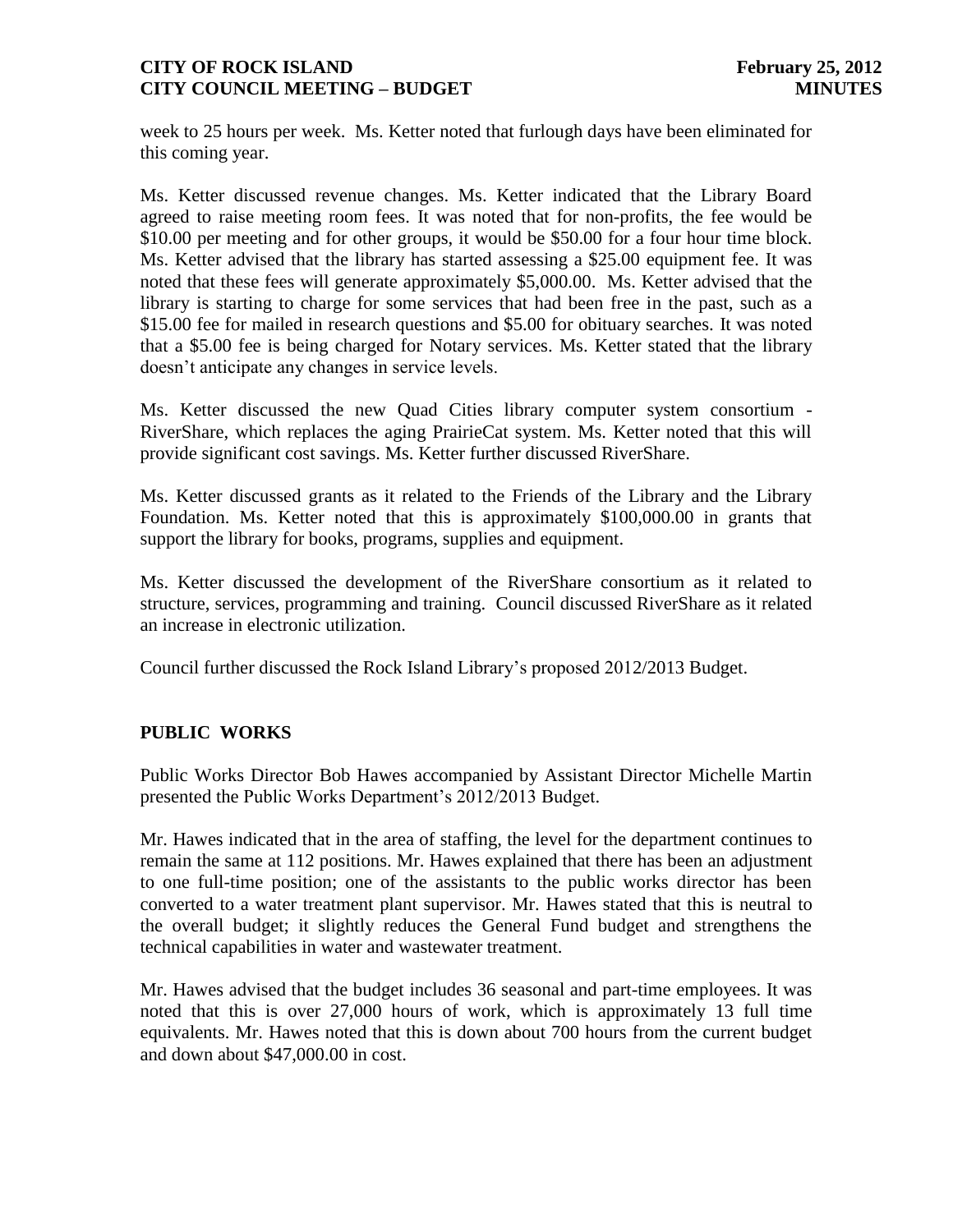Mr. Hawes stated that the administrative cost center includes approximately 10 different funds. Mr. Hawes advised that the difference in that area is the software that Council approved about a month ago for the motor vehicle parking system, which will be a hosted system. Mr. Hawes added that as a result, there will be a few more hours that the second targeted attendant will be able to be out on the street. Mr. Hawes advised that the budget also assumes an increase in the monthly parking permit fees from \$20.00 to \$25.00 per month, which is an annual increase of \$10,000.00. Mr. Hawes noted that in the electrical maintenance cost center area, 100 radios were bought due to the narrow banding in which the deadline for the switch is this coming January. Mr. Hawes indicated that in the refuse cost center, the budget assumes an increase in refuse fees from \$2.00 per month to \$4.00 per month. Mr. Hawes commented that most of the money in the street maintenance and repair cost center comes through Gaming and Motor Fuel tax. Mr. Hawes further discussed this item.

Mr. Hawes discussed several issues on the horizon. Mr. Hawes advised that one issue is changes in the Federal Drinking Water Standards. Mr. Hawes commented that there are changes coming in the Federal regulations where the City may have to change the filtration methods. Mr. Hawes stated that this coming fiscal year would not be affected. Mr. Hawes further discussed this issue. Mr. Hawes advised that there are also changes coming in the Federal Stormwater Management Standards. Mr. Hawes commented that the ones being considered concerns the amounts of effluent standards coming off of construction sites. It was noted that currently, Federal regulations are based on Best Management practices. Mr. Hawes further discussed this issue.

Mr. Hawes stated that there have been changes in the Federal Levee Maintenance Requirements. It was noted that the City has applied for a variance. This would require removing trees from the area on the water side of the levee within 15 feet of the toe of the levee. Mr. Hawes stated that this would be a \$400,000.00 cost to the City to take the trees down. It was noted that they are not taking any action on the variance because internally, they don't have the guidelines they need.

Mr. Hawes advised that the last issue is the dredging of Sunset Marina. It was noted that the entrance to the marina has been done, but now the marina itself has to be dredged. Mr. Hawes pointed out that this is a \$1 million dollar expenditure. Mr. Hawes commented that staff is working with the Boaters Advisory Committee to figure out if there is a financing plan. Council discussed this issue as it related to the cost of the dredging, what of type of dredging could be done and whether or not the whole marina should be dredged.

Council also discussed the construction of the boat docks behind Schwiebert Riverfront Park as it related to the future in regards to which City department would be responsible for maintaining those docks and what the costs would be to maintain those docks. After more discussion regarding this item, Alderman Conroy suggested that a Study Session should be held on this issue. Council also discussed fees as it related to launch areas at Lake Potter.